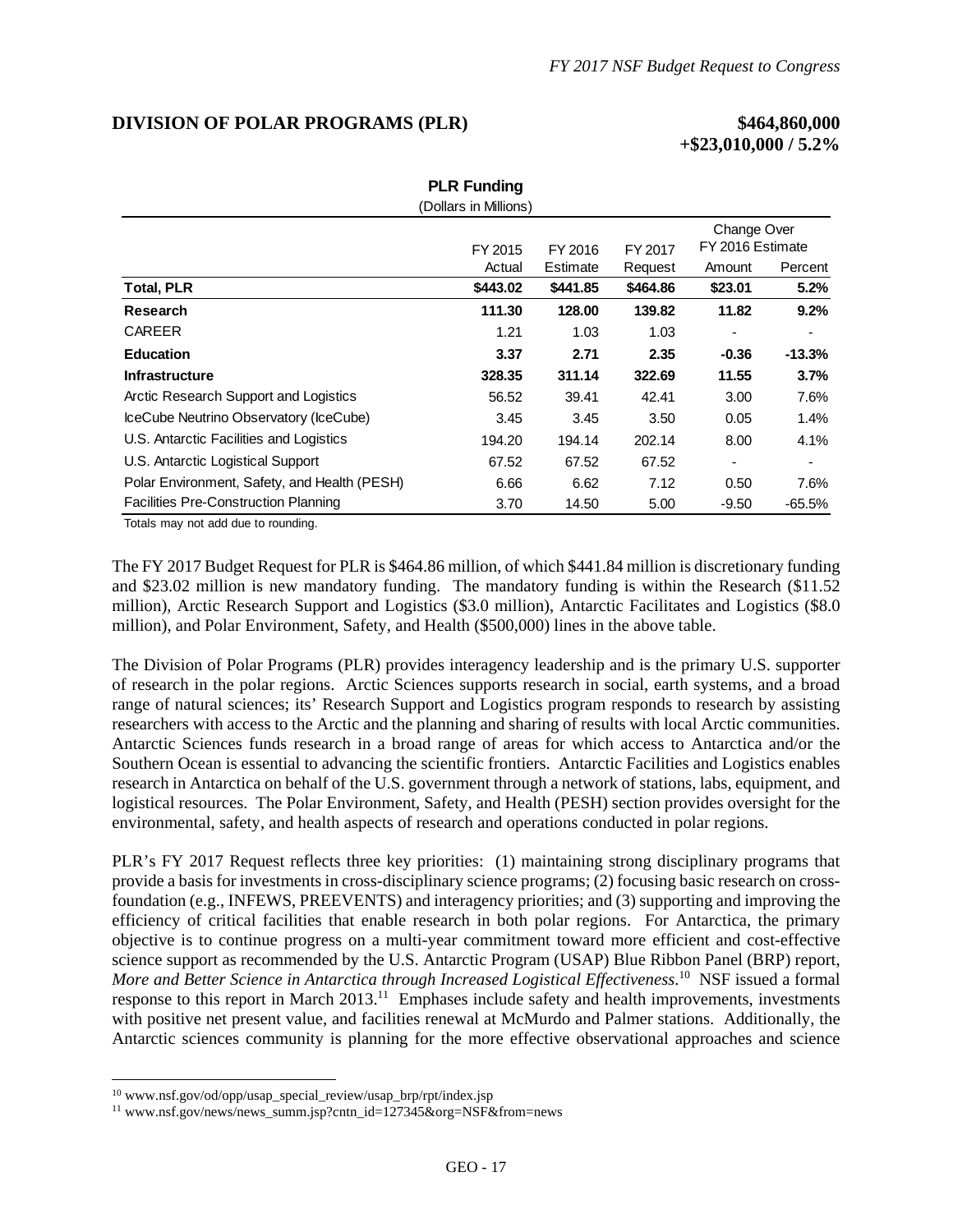priorities that were respectively outlined in 2011 and 2015 NRC reports; *Future Science Opportunities in Antarctica and the Southern Ocean*12 and *A Strategic Vision for NSF Investments in Antarctic and Southern Ocean Research.*13 For the Arctic, shared cross-directorate basic research objectives, the Interagency Arctic Research Policy Committee's (IARPC) *Arctic Research Plan: FY 2013-2017,*14 and the *National Ocean Policy Implementation Strategy*<sup>15</sup> inform science investment priorities.

PLR funds both research and the necessary research support in the form of logistics and infrastructure. About 13 percent of PLR's funds are available for new research grants each year. The supporting logistics and infrastructure budget is 70 percent of overall funds, with the remainder supporting research awards made in prior years.

## **FY 2017 Summary**

All funding decreases/increases represent change over the FY 2016 Estimate.

#### **Research**

- Funding for research increases by \$11.82 million, to a total of \$139.82 million.
- Approximately \$8.52 million of the increase is directed toward land/ocean/ice interface and sea level change, including related critical supporting science infrastructure.
- An investment of \$1.0 million in the cross-directorate INFEWS activity will fund research for understanding the mechanisms that enable sustainability and resiliency of global water, food, and energy resources.
- A continued investment of \$1.0 million will fund polar research efforts contributing to the crossdirectorate Risk and Resilience emphasis area through the PREEVENTS program.
- Research funding dedicated to SEES will decrease (-\$1.50 million), to a total of \$1.50 million, as focus areas related to earth systems modeling and Arctic sustainability end.

#### **Education**

 Funding decreases (-\$360,000) to a total of \$2.35 million, due to the end of funding for IGERT commitments.

#### **Infrastructure**

- Arctic Research Support and Logistics: This program provides support for Arctic researchers, including access to airplanes, helicopters, research vessels including icebreakers, and field camps for approximately 150 projects in remote sites in Alaska, Greenland, Canada, Arctic Scandinavia, Russia, and the Arctic Ocean. Summit Station on the Greenland ice cap operates as a year-round international site for a variety of atmospheric and geophysical measurements. An increase (+\$3.0 million) to a total of \$42.41 million, enables increased use of marine platforms, such as the newly available *Sikuliaq*, for oceanographic research.
- IceCube Neutrino Observatory: PLR continues to match the MPS contribution, at \$3.50 million, that includes an increase of \$50,000 in FY 2017 for operation and maintenance.
- U.S. Antarctic Facilities and Logistics: Funding provides all necessary infrastructure, instrumentation, and logistics for scientists from all disciplines and all U.S. agencies performing research in Antarctica. This support includes forward staging facilities in New Zealand and South America; operation of three year-round stations in Antarctica; Department of Defense fixed-wing aircraft, contracted rotary- and fixed-wing aircraft; two leased research vessels; and icebreaking services from the U.S. Coast Guard

<sup>12</sup> www.nap.edu/catalog.php?record\_id=13169

<sup>&</sup>lt;sup>13</sup> www.nap.edu/catalog/21741/a-strategic-vision-for-nsf-investments-in-antarctic-and-southern-ocean-research <sup>14</sup> www.nsf.gov/od/opp/arctic/iarpc/arc\_res\_plan\_index.jsp<br><sup>15</sup> www.whitehouse.gov/administration/eop/oceans/